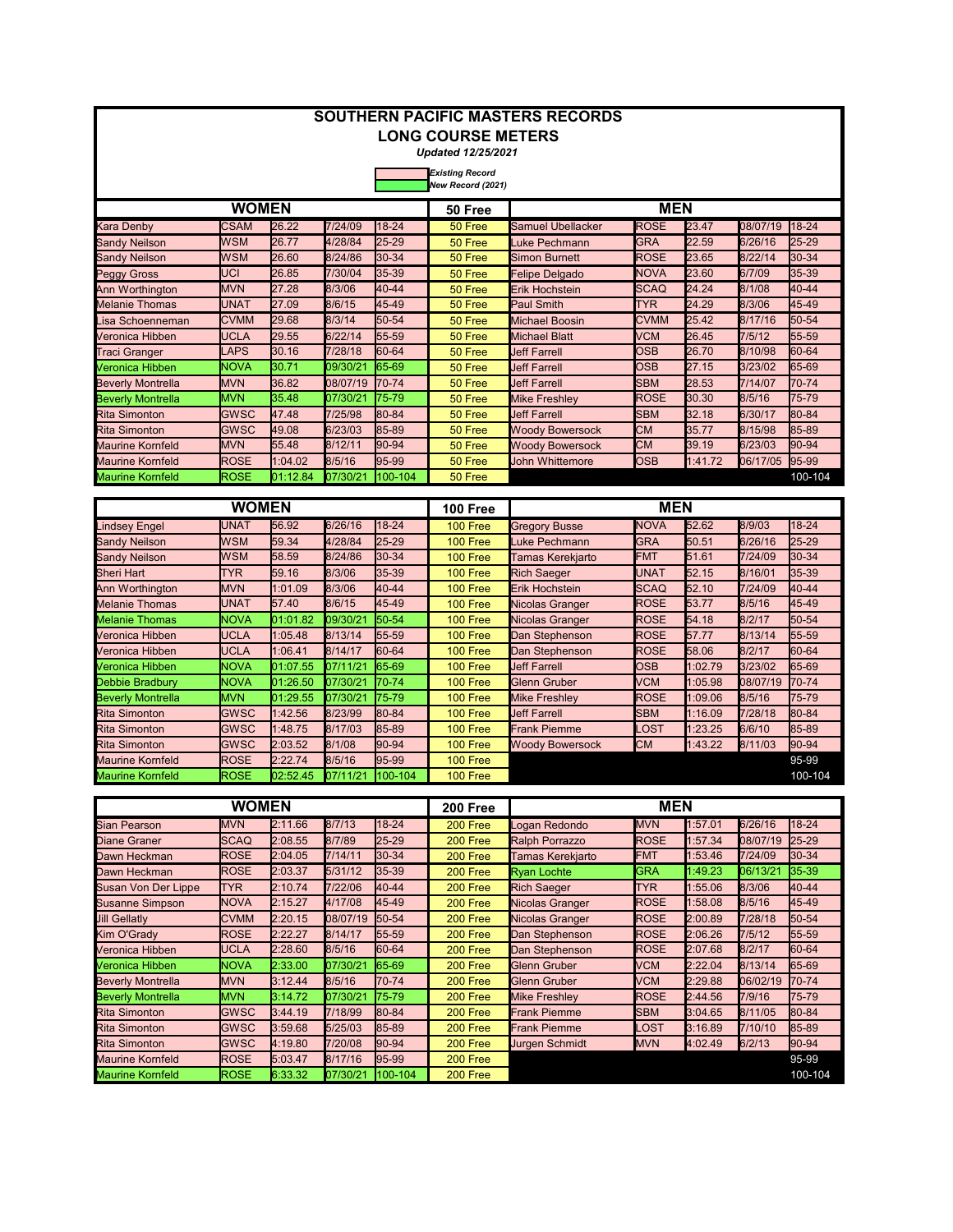| <b>SOUTHERN PACIFIC MASTERS RECORDS</b> |              |          |          |           |                           |                        |                   |         |          |       |  |
|-----------------------------------------|--------------|----------|----------|-----------|---------------------------|------------------------|-------------------|---------|----------|-------|--|
|                                         |              |          |          |           | <b>LONG COURSE METERS</b> |                        |                   |         |          |       |  |
|                                         |              |          |          |           | <b>Updated 12/25/2021</b> |                        |                   |         |          |       |  |
|                                         |              |          |          |           | <b>Existing Record</b>    |                        |                   |         |          |       |  |
| New Record (2021)                       |              |          |          |           |                           |                        |                   |         |          |       |  |
|                                         | <b>WOMEN</b> |          |          |           | 400 Free                  |                        | <b>MEN</b>        |         |          |       |  |
| Sian Pearson                            | <b>MVN</b>   | 4:34.61  | 8/7/13   | 18-24     | 400 Free                  | Logan Redondo          | <b>MVN</b>        | 3:57.10 | 6/26/16  | 18-24 |  |
| <b>Adrienne Brown</b>                   | <b>SBM</b>   | 4:34.66  | 8/7/13   | 25-29     | 400 Free                  | <b>Alex Kostich</b>    | <b>SCAQ</b>       | 4:03.63 | 6/29/97  | 25-29 |  |
| Dawn Heckman                            | <b>ROSE</b>  | 4:17.52  | 8/3/10   | 30-34     | 400 Free                  | <b>Erik Hochstein</b>  | <b>SCAQ</b>       | 4:05.61 | 8/11/02  | 30-34 |  |
| Dawn Heckman                            | <b>ROSE</b>  | 4:16.19  | 5/31/12  | 35-39     | 400 Free                  | <b>Markus Rogan</b>    | <b>SCAQ</b>       | 4:10.11 | 08/07/19 | 35-39 |  |
| <b>Janet Evans</b>                      | <b>GWSC</b>  | 4:22.87  | 8/12/11  | 40-44     | 400 Free                  | <b>Erik Hochstein</b>  | <b>SCAQ</b>       | 4:06.74 | 7/24/09  | 40-44 |  |
| <b>Susanne Simpson</b>                  | <b>NOVA</b>  | 4:43.14  | 4/17/08  | 45-49     | 400 Free                  | <b>Jim McConica</b>    | <b>VCM</b>        | 4:21.16 | 8/23/99  | 45-49 |  |
| <b>Jill Gellatly</b>                    | <b>CVMM</b>  | 4:49.13  | 08/07/19 | 50-54     | 400 Free                  | <b>Nicolas Granger</b> | <b>ROSE</b>       | 4:15.93 | 8/2/17   | 50-54 |  |
| Kim O'Grady                             | <b>ROSE</b>  | 4:56.44  | 8/14/17  | 55-59     | 400 Free                  | <b>Jim McConica</b>    | <b>VCM</b>        | 4:25.34 | 8/11/05  | 55-59 |  |
| <b>Bonnie Spivey</b>                    | <b>LAPS</b>  | 5:09.84  | 08/12/19 | 60-64     | 400 Free                  | Dan Stephenson         | <b>ROSE</b>       | 4:36.85 | 8/2/17   | 60-64 |  |
| <b>Jacki Hirsty</b>                     | <b>UNAT</b>  | 5:28.07  | 7/14/17  | 65-69     | 400 Free                  | <b>Jim McConica</b>    | <b>VCM</b>        | 4:54.90 | 6/7/15   | 65-69 |  |
| <b>Beverly Montrella</b>                | <b>MVN</b>   | 6:41.65  | 7/14/17  | 70-74     | 400 Free                  | <b>Hubie Kerns</b>     | <b>VCM</b>        | 5:16.42 | 08/07/19 | 70-74 |  |
| <b>Beverly Montrella</b>                | <b>MVN</b>   | 6:55.29  | 07/30/21 | 75-79     | 400 Free                  | <b>Mike Freshley</b>   | <b>ROSE</b>       | 5:55.00 | 6/11/16  | 75-79 |  |
| <b>Rita Simonton</b>                    | <b>GWSC</b>  | 7:53.37  | 8/8/99   | 80-84     | 400 Free                  | <b>Frank Piemme</b>    | <b>SBM</b>        | 6:36.12 | 5/22/05  | 80-84 |  |
| <b>Rita Simonton</b>                    | <b>GWSC</b>  | 8:17.82  | 6/23/03  | 85-89     | 400 Free                  | <b>Frank Piemme</b>    | <b>_OST</b>       | 7:03.07 | 5/16/10  | 85-89 |  |
| <b>Rita Simonton</b>                    | <b>GWSC</b>  | 9:04.93  | 8/1/08   | 90-94     | 400 Free                  | <b>Jurgen Schmidt</b>  | <b>MVN</b>        | 8:48.73 | 8/7/13   | 90-94 |  |
| <b>Maurine Kornfeld</b>                 | <b>ROSE</b>  | 10:12.49 | 8/5/16   | 95-99     | 400 Free                  |                        |                   |         |          | 95-99 |  |
|                                         | <b>WOMEN</b> |          |          |           | 800 Free                  |                        | <b>MEN</b>        |         |          |       |  |
| Mackenzie Leake                         | <b>TCC</b>   | 9:51.70  | 8/14/15  | $18 - 24$ | 800 Free                  | Logan Redondo          | <b>MVN</b>        | 8:16.64 | 6/26/16  | 18-24 |  |
|                                         | <b>MESA</b>  | 9:35.03  | 8/3/06   | 25-29     | 800 Free                  | <b>Alex Kostich</b>    | <b>SCAQ</b>       | 8:24.67 | 6/29/97  | 25-29 |  |
| <b>Erin McIntyre</b><br>Dawn Heckman    | <b>ROSE</b>  | 8:44.09  | 4/24/09  | 30-34     | 800 Free                  |                        | WH <sub>2</sub> O | 8:52.47 | 8/7/13   | 30-34 |  |
|                                         |              |          |          | 35-39     |                           | <b>Wadley Wadley</b>   |                   |         | 06/23/19 |       |  |
| Dawn Heckman                            | <b>ROSE</b>  | 8:47.28  | 5/31/12  | 40-44     | 800 Free                  | <b>Markus Rogan</b>    | <b>SCAQ</b>       | 8:50.16 |          | 35-39 |  |
| Uanet Evans                             | <b>GWSC</b>  | 8:59.06  | 6/11/11  |           | 800 Free                  | <b>Rvan Cox</b>        | <b>MVN</b>        | 8:49.38 | 8/7/13   | 40-44 |  |
| <b>Susanne Simpson</b>                  | <b>NOVA</b>  | 9:46.88  | 4/17/08  | 45-49     | 800 Free                  | Jim McConica           | <b>VCM</b>        | 8:58.84 | 8/23/99  | 45-49 |  |

| <b>Susanne Simpson</b>   | <b>NOVA</b> | 9:46.88  | 4/17/08            | $45-49$    | 800 Free | <b>Jim McConica</b> | <b>VCM</b>  | 8:58.84  | 8/23/99  | 45-49     |
|--------------------------|-------------|----------|--------------------|------------|----------|---------------------|-------------|----------|----------|-----------|
| <b>Jill Gellatly</b>     | <b>CVMM</b> | 10:03.33 | 08/07/19 50-54     |            | 800 Free | <b>Jim McConica</b> | <b>VCM</b>  | 9:03.84  | 8/16/01  | $50 - 54$ |
| Kim O'Grady              | <b>ROSE</b> | 10:16.44 | 8/14/17            | 55-59      | 800 Free | <b>Jim McConica</b> | <b>VCM</b>  | 9:06.86  | 4/21/06  | 55-59     |
| <b>Bonnie Spivey</b>     | LAPS        | 10:34.37 | 08/12/19           | 60-64      | 800 Free | <b>Andrew Bray</b>  | <b>UNAT</b> | 9:29.70  | 8/10/18  | 60-64     |
| Christie Ciraulo         | <b>UCLA</b> | 11:17.95 | $ 06/23/19 $ 65-69 |            | 800 Free | <b>Jim McConica</b> | <b>VCM</b>  | 10:11.30 | 6/14/15  | 65-69     |
| <b>Beverly Montrella</b> | <b>MVN</b>  | 13:30.32 | 4/21/17            | $70 - 74$  | 800 Free | <b>Hubie Kerns</b>  | <b>VCM</b>  | 10:58.37 | 08/07/19 | $I70-74$  |
| <b>Beverly Montrella</b> | <b>MVN</b>  | 14:21.82 | 07/30/21           | $175 - 79$ | 800 Free | <b>Will Rauch</b>   | <b>LVM</b>  | 12:50.72 | 7/24/09  | 75-79     |
| <b>Rita Simonton</b>     | <b>GWSC</b> | 16:05.85 | 8/15/98            | $ 80-84 $  | 800 Free | <b>Will Rauch</b>   | <b>LVM</b>  | 13:57.07 | 8/3/14   | 80-84     |
| <b>Rita Simonton</b>     | <b>GWSC</b> | 17:14.24 | 8/17/03            | 85-89      | 800 Free | <b>Frank Piemme</b> | LOST        | 14:43.81 | 7/2/10   | 85-89     |
| <b>Rita Simonton</b>     | <b>GWSC</b> | 18:53.58 | 8/14/08            | $ 90-94 $  | 800 Free | Jurgen Schmidt      | <b>IMVN</b> | 17:58.02 | 8/7/13   | $90-94$   |
| <b>Maurine Kornfeld</b>  | <b>ROSE</b> | 21:39.10 | 8/14/17            | $95-99$    | 800 Free |                     |             |          |          | 95-99     |

|                          | <b>WOMEN</b> |          |          |           | <b>1500 Free</b> |                       | <b>MEN</b>       |          |          |       |
|--------------------------|--------------|----------|----------|-----------|------------------|-----------------------|------------------|----------|----------|-------|
| <b>Mackenzie Leake</b>   | <b>TCC</b>   | 18:45.39 | 8/14/15  | 18-24     | <b>1500 Free</b> | Logan Redondo         | <b>MVN</b>       | 15:28.17 | 6/26/16  | 18-24 |
| <b>Rendy Opdycke</b>     | <b>NOVA</b>  | 18:23.71 | 8/7/13   | $25 - 29$ | <b>1500 Free</b> | <b>Alex Kostich</b>   | <b>SCAQ</b>      | 16:13.89 | 8/10/97  | 25-29 |
| Dawn Heckman             | <b>ROSE</b>  | 17:07.54 | 4/23/10  | 30-34     | <b>1500 Free</b> | <b>Wadley Wadley</b>  | WH <sub>20</sub> | 17:03.30 | 8/7/13   | 30-34 |
| <b>Laurie Dodd</b>       | <b>SCAQ</b>  | 18:15.93 | 5/29/11  | 35-39     | <b>1500 Free</b> | Markus Rogan          | <b>SCAQ</b>      | 16:43.67 | 08/07/19 | 35-39 |
| <b>Janet Evans</b>       | <b>GWSC</b>  | 18:43.69 | 8/12/11  | 40-44     | <b>1500 Free</b> | <b>Ryan Cox</b>       | <b>MVN</b>       | 16:55.84 | 8/7/13   | 40-44 |
| <b>Laurie Dodd</b>       | <b>UCLA</b>  | 18:56.48 | 7/14/17  | 45-49     | <b>1500 Free</b> | <b>Ryan Cox</b>       | <b>MVN</b>       | 17:25.32 | 08/07/19 | 45-49 |
| <b>Jill Gellatly</b>     | <b>CVMM</b>  | 19:00.94 | 08/07/19 | $50 - 54$ | <b>1500 Free</b> | <b>Jim McConica</b>   | <b>VCM</b>       | 17:08.33 | 8/17/00  | 50-54 |
| Kim O'Grady              | <b>ROSE</b>  | 19:27.15 | 8/17/16  | 55-59     | <b>1500 Free</b> | <b>Jim McConica</b>   | <b>VCM</b>       | 17:40.10 | 8/11/05  | 55-59 |
| <b>Bonnie Spivey</b>     | <b>LAPS</b>  | 19:57.23 | 06/02/19 | 60-64     | <b>1500 Free</b> | <b>Andrew Bray</b>    | <b>UNAT</b>      | 18:01.45 | 7/22/18  | 60-64 |
| <b>Christie Ciraulo</b>  | <b>UCLA</b>  | 21:32.84 | 06/02/19 | 65-69     | <b>1500 Free</b> | <b>Jim McConica</b>   | <b>VCM</b>       | 19:33.36 | 6/14/15  | 65-69 |
| <b>Beverly Montrella</b> | <b>MVN</b>   | 26:00.83 | 8/5/16   | 70-74     | <b>1500 Free</b> | <b>Hubie Kerns</b>    | <b>VCM</b>       | 21:36.26 | 06/28/19 | 70-74 |
| <b>Beverly Montrella</b> | <b>MVN</b>   | 26:48.86 | 07/30/21 | 75-79     | <b>1500 Free</b> | <b>Frank Piemme</b>   | <b>OSB</b>       | 24:49.56 | 8/13/00  | 75-79 |
| <b>Rita Simonton</b>     | <b>GWSC</b>  | 30:41.01 | 7/10/99  | $ 80-84 $ | <b>1500 Free</b> | <b>Frank Piemme</b>   | <b>SBM</b>       | 26:52.76 | 7/9/05   | 80-84 |
| <b>Rita Simonton</b>     | <b>GWSC</b>  | 32:33.60 | 7/27/03  | 85-89     | <b>1500 Free</b> | <b>Jurgen Schmidt</b> | <b>LOST</b>      | 29:12.85 | 5/18/08  | 85-89 |
| <b>Rita Simonton</b>     | <b>GWSC</b>  | 36:02.20 | 6/1/08   | 90-94     | <b>1500 Free</b> | <b>Jurgen Schmidt</b> | <b>MVN</b>       | 36:22.20 | 6/2/13   | 90-94 |
| <b>Rita Simonton</b>     | <b>MVN</b>   | 41:39.68 | 6/2/13   | $95-99$   | <b>1500 Free</b> |                       |                  |          |          | 95-99 |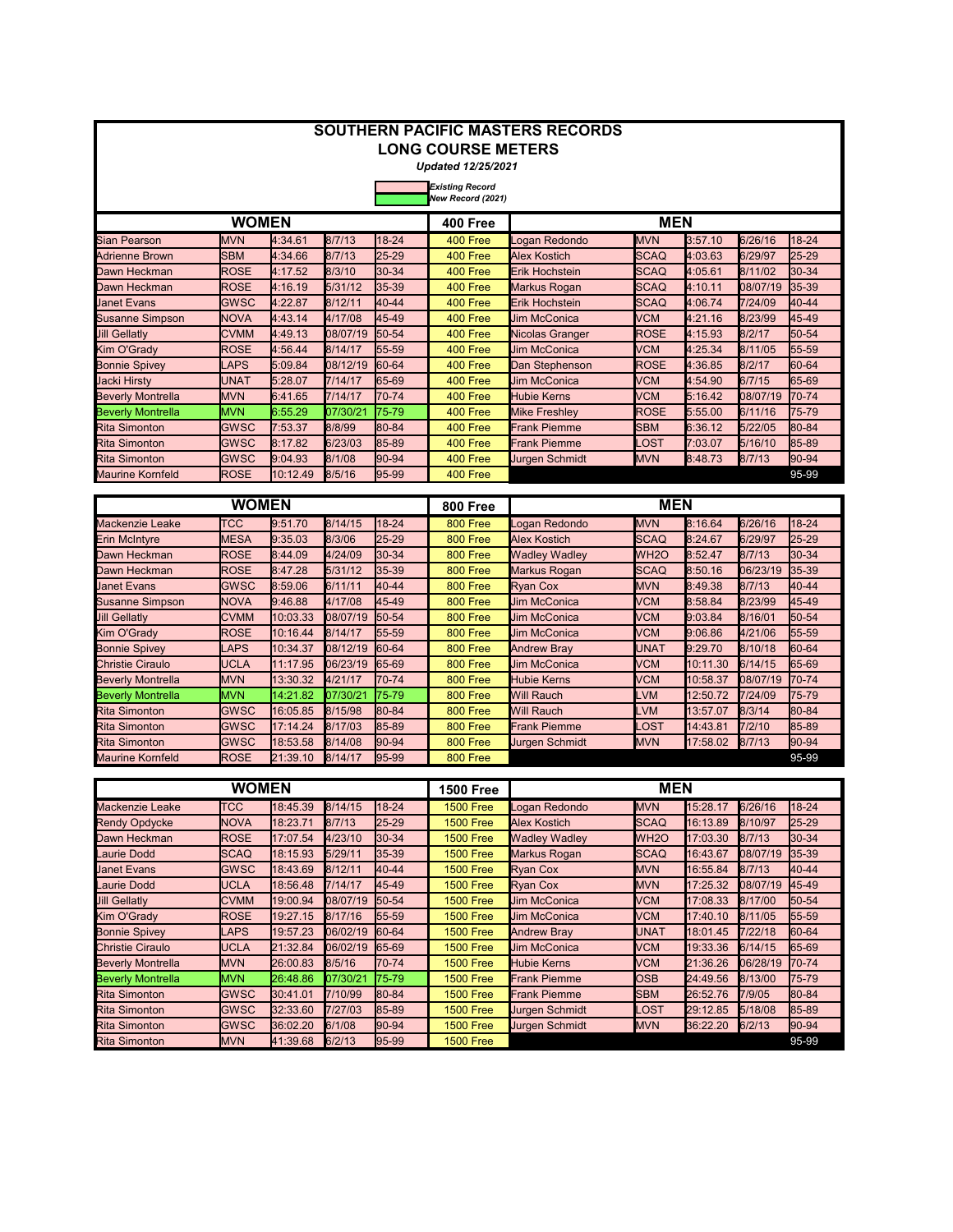| <b>SOUTHERN PACIFIC MASTERS RECORDS</b><br><b>LONG COURSE METERS</b> |                     |                    |                     |                |                                             |                                                 |                            |                    |                     |                                                                                                                                                                                                                                                                                                                                                                                                                                   |  |  |  |
|----------------------------------------------------------------------|---------------------|--------------------|---------------------|----------------|---------------------------------------------|-------------------------------------------------|----------------------------|--------------------|---------------------|-----------------------------------------------------------------------------------------------------------------------------------------------------------------------------------------------------------------------------------------------------------------------------------------------------------------------------------------------------------------------------------------------------------------------------------|--|--|--|
|                                                                      |                     |                    |                     |                |                                             |                                                 |                            |                    |                     |                                                                                                                                                                                                                                                                                                                                                                                                                                   |  |  |  |
|                                                                      |                     |                    |                     |                | <b>Updated 12/25/2021</b>                   |                                                 |                            |                    |                     |                                                                                                                                                                                                                                                                                                                                                                                                                                   |  |  |  |
|                                                                      |                     |                    |                     |                | <b>Existing Record</b><br>New Record (2021) |                                                 |                            |                    |                     |                                                                                                                                                                                                                                                                                                                                                                                                                                   |  |  |  |
|                                                                      | <b>WOMEN</b>        |                    |                     |                | 50 Back                                     |                                                 | <b>MEN</b>                 |                    |                     | 18-24<br>$25 - 29$<br>30-34<br>35-39<br>40-44<br>45-49<br>50-54<br>55-59<br>60-64<br>65-69<br>70-74<br>75-79<br>80-84<br>85-89<br>90-94<br>95-99<br>100-104<br>18-24<br>$25 - 29$<br>30-34<br>35-39<br>40-44<br>45-49<br>50-54<br>55-59<br>60-64<br>65-69<br>70-74<br>75-79<br>80-84<br>85-89<br>90-94<br>95-99<br>100-104<br>$18 - 24$<br>25-29<br>30-34<br>35-39<br>40-44<br>45-49<br>50-54<br>55-59<br>60-64<br>65-69<br>70-74 |  |  |  |
| <b>Micah Otazu</b>                                                   | ROSE                | 31.28              | 07/21/19            | 18-24          | 50 Back                                     | <b>Scott Weir</b>                               | <b>MVN</b>                 | 28.01              | 7/14/06             |                                                                                                                                                                                                                                                                                                                                                                                                                                   |  |  |  |
| <b>Diane Graner</b>                                                  | SCAQ                | 30.80              | 8/17/89             | 25-29          | 50 Back                                     | Luke Pechmann                                   | <b>GRA</b>                 | 26.77              | 6/11/17             |                                                                                                                                                                                                                                                                                                                                                                                                                                   |  |  |  |
| <b>Diane Graner-Gallas</b>                                           | <b>SLUG</b>         | 30.94              | 6/28/96             | 30-34          | 50 Back                                     | Derya Buyukuncu                                 | <b>NOVA</b>                | 26.59              | 6/7/09              |                                                                                                                                                                                                                                                                                                                                                                                                                                   |  |  |  |
| Sheri Hart                                                           | TYR                 | 30.40              | 8/3/06              | 35-39          | 50 Back                                     | <b>Jeff Natalizio</b>                           | <b>NOVA</b>                | 26.54              | 08/07/19            |                                                                                                                                                                                                                                                                                                                                                                                                                                   |  |  |  |
| Jennifer Stein                                                       | TYR                 | 33.42              | 06/28/05            | 40-44          | 50 Back                                     | <b>Rich Saeger</b>                              | <b>TYR</b>                 | 28.53              | 8/3/06              |                                                                                                                                                                                                                                                                                                                                                                                                                                   |  |  |  |
| Nancy Kirkpatrick-Reno                                               | <b>DSSM</b>         | 34.66              | 7/29/00             | 45-49          | 50 Back                                     | <b>James Ballard</b>                            | WH <sub>20</sub>           | 29.75              | 06/25/05            |                                                                                                                                                                                                                                                                                                                                                                                                                                   |  |  |  |
| isa Hilger                                                           | <b>ROSE</b>         | 34.18              | 7/5/12              | 50-54          | 50 Back                                     | Nicolas Granger                                 | <b>ROSE</b>                | 28.97              | 8/2/17              |                                                                                                                                                                                                                                                                                                                                                                                                                                   |  |  |  |
| Jelena Kunovac                                                       | LVM                 | 34.25              | 08/12/19            | 55-59          | 50 Back                                     | <b>Philipp Djang</b>                            | <b>MVN</b>                 | 31.93              | 8/7/13              |                                                                                                                                                                                                                                                                                                                                                                                                                                   |  |  |  |
| Nancy Kirkpatrick-Reno                                               | <b>CVMM</b>         | 37.38              | 8/6/15              | 60-64          | 50 Back                                     | <b>Jamie Fowler</b>                             | <b>NOVA</b>                | 30.59              | 08/07/19            |                                                                                                                                                                                                                                                                                                                                                                                                                                   |  |  |  |
| Evie Lynch                                                           | <b>UCLA</b>         | 38.21              | 08/07/19            | 65-69          | 50 Back                                     | Peter O'Keeffe                                  | <b>UCLA</b>                | 34.75              | 7/11/15             |                                                                                                                                                                                                                                                                                                                                                                                                                                   |  |  |  |
| <b>Beverly Montrella</b>                                             | <b>MVN</b>          | 44.75              | 4/21/17             | 70-74          | 50 Back                                     | <b>Steven Heck</b>                              | <b>VCM</b>                 | 35.21              | 08/07/19            |                                                                                                                                                                                                                                                                                                                                                                                                                                   |  |  |  |
| <b>Beverly Montrella</b>                                             | MVN                 | 45.01              | 07/30/21            | 75-79          | 50 Back                                     | <b>Mike Freshley</b>                            | <b>ROSE</b>                | 40.15              | 6/11/16             |                                                                                                                                                                                                                                                                                                                                                                                                                                   |  |  |  |
| Eugenia Gregoire                                                     | <b>UNAT</b>         | 1:01.25            | 8/17/16             | 80-84          | 50 Back                                     | <b>Jeff Farrell</b>                             | <b>SBM</b>                 | 45.26              | 7/28/18             |                                                                                                                                                                                                                                                                                                                                                                                                                                   |  |  |  |
| <b>Peggy Sanborn</b>                                                 | SBM                 | 1:10.16            | 5/6/12              | 85-89          | 50 Back                                     | <b>Frank Piemme</b>                             | .OST                       | 49.55              | 8/10/12             |                                                                                                                                                                                                                                                                                                                                                                                                                                   |  |  |  |
| <b>Rita Simonton</b>                                                 | GWSC                | 1:14.42            | 6/10/12             | 90-94          | 50 Back                                     | <b>Woody Bowersock</b>                          | СМ                         | 56.43              | 8/11/03             |                                                                                                                                                                                                                                                                                                                                                                                                                                   |  |  |  |
| <b>Rita Simonton</b>                                                 | <b>MVN</b>          | 1:14.31            | 8/7/13              | 95-99          | 50 Back                                     |                                                 |                            |                    |                     |                                                                                                                                                                                                                                                                                                                                                                                                                                   |  |  |  |
| <b>Maurine Kornfeld</b>                                              | ROSE                | 1:29.84            | 07/30/21            | 100-104        | 50 Back                                     |                                                 |                            |                    |                     |                                                                                                                                                                                                                                                                                                                                                                                                                                   |  |  |  |
|                                                                      | <b>WOMEN</b>        |                    |                     |                |                                             |                                                 | <b>MEN</b>                 |                    |                     |                                                                                                                                                                                                                                                                                                                                                                                                                                   |  |  |  |
|                                                                      |                     |                    |                     |                | 100 Back                                    |                                                 |                            |                    |                     |                                                                                                                                                                                                                                                                                                                                                                                                                                   |  |  |  |
| <b>Samantha Pearson</b>                                              | LVM                 | 1:07.81            | 7/23/10             | 18-24          | 100 Back                                    | <b>Ethan Webster</b>                            | <b>GRA</b>                 | 1:01.92            | 8/10/18             |                                                                                                                                                                                                                                                                                                                                                                                                                                   |  |  |  |
| <b>Diane Graner</b>                                                  | <b>SCAQ</b>         | 1:07.32            | 8/17/89             | 25-29          | 100 Back                                    | <b>Ralph Porrazzo</b>                           | <b>ROSE</b>                | 57.43              | 08/07/19            |                                                                                                                                                                                                                                                                                                                                                                                                                                   |  |  |  |
| <b>Diane Graner-Gallas</b>                                           | <b>SLUG</b>         | 1:05.42            | 6/28/96             | 30-34          | 100 Back                                    | <b>Ryan Lochte</b>                              | <b>GRA</b>                 | 55.16              | 8/2/17              |                                                                                                                                                                                                                                                                                                                                                                                                                                   |  |  |  |
| <b>Sheri Hart</b>                                                    | <b>TYR</b>          | 1:06.04            | 8/3/06              | 35-39          | 100 Back                                    | <b>Rich Saeger</b>                              | <b>UNAT</b>                | 1:00.29            | 8/16/01             |                                                                                                                                                                                                                                                                                                                                                                                                                                   |  |  |  |
| Maryanne Keever                                                      | UNAT                | 1:11.63            | 8/22/96             | 40-44          | 100 Back                                    | <b>Rich Saeger</b>                              | TYR                        | 1:00.64            | 7/14/06             |                                                                                                                                                                                                                                                                                                                                                                                                                                   |  |  |  |
| <b>Susie Atwood</b>                                                  | LBM                 | 1:14.70            | 06/20/05            | 45-49          | 100 Back                                    | <b>Rich Saeger</b>                              | <b>MVN</b>                 | 1:02.22            | 8/10/12             |                                                                                                                                                                                                                                                                                                                                                                                                                                   |  |  |  |
| <b>Jane Hoag</b>                                                     | <b>MVN</b>          | 1:14.46            | 08/07/19            | 50-54          | 100 Back                                    | Nicolas Granger                                 | <b>ROSE</b>                | 1:01.57            | 8/2/17              |                                                                                                                                                                                                                                                                                                                                                                                                                                   |  |  |  |
| Jelena Kunovac                                                       | LVM                 | 1:16.66            | 08/12/19            | 55-59          | 100 Back                                    | Dan Stephenson                                  | <b>ROSE</b>                | 1:09.07            | 8/13/14             |                                                                                                                                                                                                                                                                                                                                                                                                                                   |  |  |  |
| <b>Bonnie Spivey</b>                                                 | LAPS<br><b>UCLA</b> | 1:22.62            | 6/3/18              | 60-64<br>65-69 | 100 Back                                    | <b>Jamie Fowler</b>                             | <b>NOVA</b><br><b>NOVA</b> | 1:06.08            | 08/07/19            |                                                                                                                                                                                                                                                                                                                                                                                                                                   |  |  |  |
| Evie Lynch                                                           |                     | 1:25.26            | 08/07/19            |                | 100 Back                                    | <b>Mike Selna</b>                               |                            | 1:17.94            | 8/7/13              |                                                                                                                                                                                                                                                                                                                                                                                                                                   |  |  |  |
| <b>Beverly Montrella</b>                                             | <b>MVN</b>          | 1:37.41            | 4/21/17             | 70-74<br>75-79 | 100 Back                                    | <b>Steven Heck</b>                              | <b>VCM</b>                 | 1:18.10            | 08/07/19            |                                                                                                                                                                                                                                                                                                                                                                                                                                   |  |  |  |
| <b>Beverly Montrella</b>                                             | MVN<br><b>SBM</b>   | 1:47.89<br>2:19.85 | 07/30/21<br>7/14/07 | 80-84          | 100 Back                                    | <b>Mike Freshley</b>                            | <b>ROSE</b><br><b>CM</b>   | 1:31.18<br>1:49.60 | 6/11/16<br>06/18/05 |                                                                                                                                                                                                                                                                                                                                                                                                                                   |  |  |  |
| Peggy Sanborn<br><b>Peggy Sanborn</b>                                | SBM                 | 2:26.64            | 5/6/12              | 85-89          | 100 Back<br>100 Back                        | <b>Robert Christians</b><br><b>Frank Piemme</b> | .OST                       | 1:58.11            | 7/23/10             |                                                                                                                                                                                                                                                                                                                                                                                                                                   |  |  |  |
| <b>Maurine Kornfeld</b>                                              | MVN                 | 2:30.63            | 8/12/11             | 90-94          | 100 Back                                    | <b>Woody Bowersock</b>                          | <b>CM</b>                  | 2:10.36            | 6/23/03             |                                                                                                                                                                                                                                                                                                                                                                                                                                   |  |  |  |
| <b>Rita Simonton</b>                                                 | <b>MVN</b>          | 2:42.67            | 8/7/13              | 95-99          | 100 Back                                    |                                                 |                            |                    |                     |                                                                                                                                                                                                                                                                                                                                                                                                                                   |  |  |  |
| <b>Maurine Kornfeld</b>                                              | ROSE                | 3:04.26            | 07/30/21            | 100-104        | 100 Back                                    |                                                 |                            |                    |                     |                                                                                                                                                                                                                                                                                                                                                                                                                                   |  |  |  |
|                                                                      |                     |                    |                     |                |                                             |                                                 |                            |                    |                     |                                                                                                                                                                                                                                                                                                                                                                                                                                   |  |  |  |
|                                                                      | <b>WOMEN</b>        |                    |                     |                | 200 Back                                    |                                                 | <b>MEN</b>                 |                    |                     |                                                                                                                                                                                                                                                                                                                                                                                                                                   |  |  |  |
| Samantha Pearson                                                     | <b>LVM</b>          | 2:32.17            | 7/23/10             | 18-24          | 200 Back                                    | Logan Redondo                                   | <b>MVN</b>                 | 2:14.97            | 6/21/18             |                                                                                                                                                                                                                                                                                                                                                                                                                                   |  |  |  |
| <b>Diane Graner</b>                                                  | SCAQ                | 2:19.97            | 8/17/89             | 25-29          | 200 Back                                    | <b>Ralph Porrazzo</b>                           | <b>ROSE</b>                | 2:11.44            | 8/10/18             |                                                                                                                                                                                                                                                                                                                                                                                                                                   |  |  |  |
| <b>Diane Graner-Gallas</b>                                           | SLUG                | 2:21.26            | 06/18/05            | 30-34          | 200 Back                                    | <b>Simon Burnett</b>                            | <b>ROSE</b>                | 2:12.34            | 8/22/14             |                                                                                                                                                                                                                                                                                                                                                                                                                                   |  |  |  |
| Sheri Hart                                                           | <b>TYR</b>          | 2:22.92            | 8/3/06              | 35-39          | 200 Back                                    | <b>Christopher Gibson</b>                       | <b>SCAQ</b>                | 2:14.98            | 08/07/19            |                                                                                                                                                                                                                                                                                                                                                                                                                                   |  |  |  |
| <b>Erika Stebbins</b>                                                | UCLA                | 2:34.53            | 8/7/13              | 40-44          | 200 Back                                    | Erik Hochstein                                  | <b>SCAQ</b>                | 2:14.37            | 7/24/09             |                                                                                                                                                                                                                                                                                                                                                                                                                                   |  |  |  |
| <b>Susie Atwood</b>                                                  | LBM                 | 2:47.64            | 06/20/05            | 45-49          | 200 Back                                    | <b>Rich Saeger</b>                              | <b>MVN</b>                 | 2:13.37            | 8/10/12             |                                                                                                                                                                                                                                                                                                                                                                                                                                   |  |  |  |
| Jane Hoag                                                            | <b>MVN</b>          | 2:41.08            | 08/07/19 50-54      |                | 200 Back                                    | Nicolas Granger                                 | <b>ROSE</b>                | 2:14.53            | 8/2/17              |                                                                                                                                                                                                                                                                                                                                                                                                                                   |  |  |  |
| Mindy Dougherty                                                      | MVN                 | 2:50.50            | 8/6/09              | 55-59          | 200 Back                                    | <b>Jim McConica</b>                             | VCM                        | 2:25.89            | 8/11/05             |                                                                                                                                                                                                                                                                                                                                                                                                                                   |  |  |  |
| <b>Bonnie Spivey</b>                                                 | LAPS                | 2:49.65            | 08/12/19            | 60-64          | 200 Back                                    | <b>Jamie Fowler</b>                             | NOVA                       | 2:26.12            | 08/07/19            |                                                                                                                                                                                                                                                                                                                                                                                                                                   |  |  |  |
| Evie Lynch                                                           | <b>UCLA</b>         | 3:03.17            | 08/07/19            | 65-69          | 200 Back                                    | Hubie Kerns                                     | <b>VCM</b>                 | 2:50.38            | 8/22/14             |                                                                                                                                                                                                                                                                                                                                                                                                                                   |  |  |  |
| <b>Beverly Montrella</b>                                             | <b>MVN</b>          | 3:34.60            | 4/21/17             | 70-74          | 200 Back                                    | <b>Steven Heck</b>                              | VCM                        | 2:54.19            | 08/07/19            |                                                                                                                                                                                                                                                                                                                                                                                                                                   |  |  |  |
| <b>Beverly Montrella</b>                                             | MVN                 | 3:51.82            | 07/30/21            | 75-79          | 200 Back                                    | <b>Mike Freshley</b>                            | ROSE                       | 3:22.73            | 7/9/16              | 75-79                                                                                                                                                                                                                                                                                                                                                                                                                             |  |  |  |
| Barbara Clark                                                        | UNAT                | 4:50.27            | 06/21/05            | 80-84          | 200 Back                                    | Lee Arth                                        | <b>UNAT</b>                | 3:54.49            | 8/11/05             | 80-84                                                                                                                                                                                                                                                                                                                                                                                                                             |  |  |  |
| Peggy Sanborn                                                        | <b>SBM</b>          | 5:04.84            | 5/6/12              | 85-89          | 200 Back                                    | Jurgen Schmidt                                  | .OST                       | 4:37.79            | 6/7/09              | 85-89                                                                                                                                                                                                                                                                                                                                                                                                                             |  |  |  |
| <b>Maurine Kornfeld</b>                                              | MVN                 | 5:30.12            | 8/7/13              | 90-94          | 200 Back                                    | <b>Woody Bowersock</b>                          | <b>CM</b>                  | 4:58.86            | 8/11/03             | 90-94                                                                                                                                                                                                                                                                                                                                                                                                                             |  |  |  |
| <b>Maurine Kornfeld</b>                                              | ROSE                | 5:42.64            | 5/29/16             | 95-99          | 200 Back                                    |                                                 |                            |                    |                     | 95-99                                                                                                                                                                                                                                                                                                                                                                                                                             |  |  |  |

ROSE **6**:40.62 **0**7/11/21 **|**100-104 200 Back 100-104

Maurine Kornfeld |ROSE |6:40.62 |07/11/21 |100-104 | 200 Back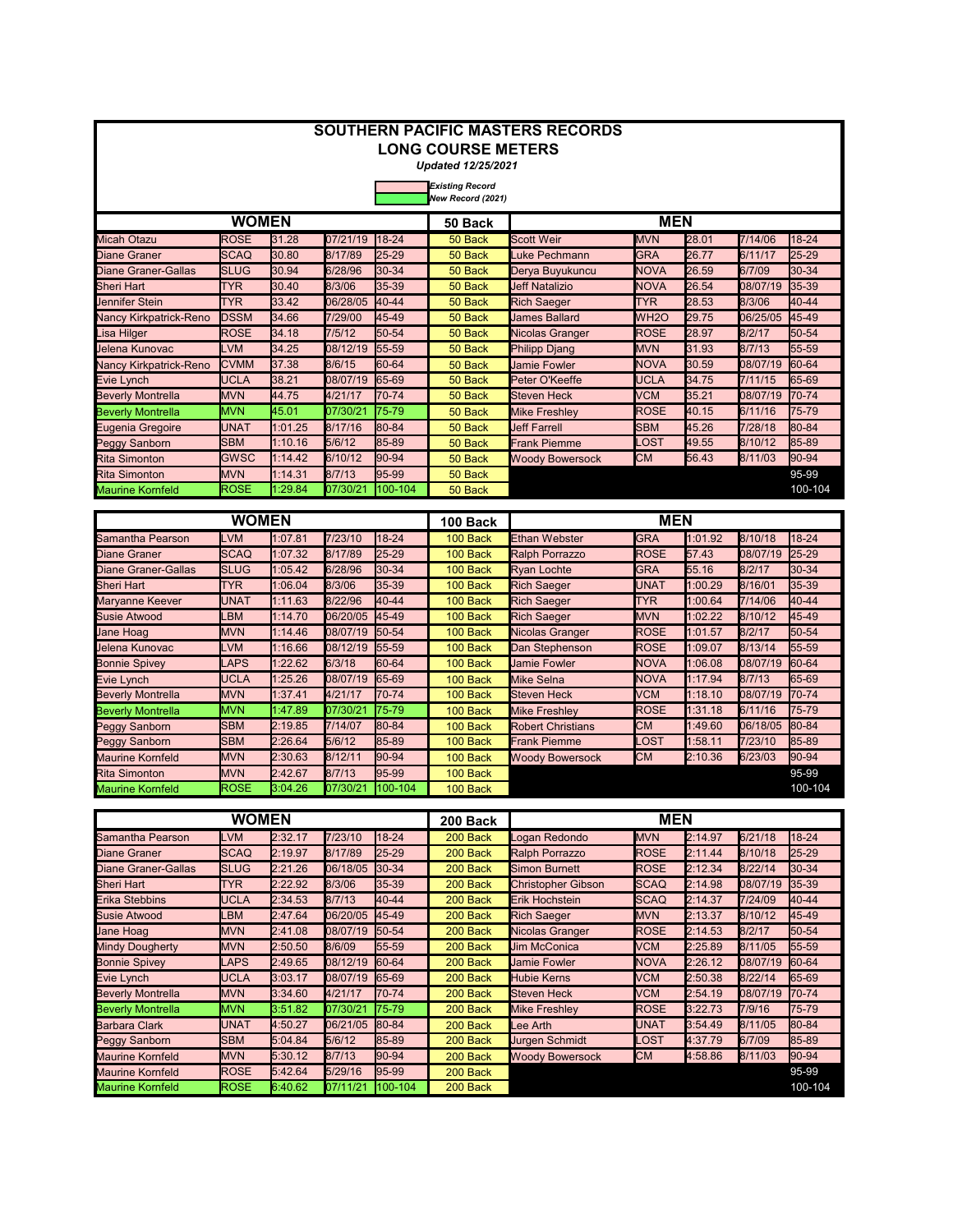| <b>SOUTHERN PACIFIC MASTERS RECORDS</b><br><b>LONG COURSE METERS</b> |                           |                    |                    |                |                                             |                                                     |                            |                    |                    |                |  |  |
|----------------------------------------------------------------------|---------------------------|--------------------|--------------------|----------------|---------------------------------------------|-----------------------------------------------------|----------------------------|--------------------|--------------------|----------------|--|--|
|                                                                      |                           |                    |                    |                |                                             |                                                     |                            |                    |                    |                |  |  |
|                                                                      |                           |                    |                    |                | <b>Updated 12/25/2021</b>                   |                                                     |                            |                    |                    |                |  |  |
|                                                                      |                           |                    |                    |                | <b>Existing Record</b><br>New Record (2021) |                                                     |                            |                    |                    |                |  |  |
|                                                                      | <b>WOMEN</b>              |                    |                    |                | 50 Breast                                   |                                                     | <b>MEN</b>                 |                    |                    |                |  |  |
| Maria Carlson                                                        | <b>ROSE</b>               | 33.71              | 08/07/19           | $18 - 24$      | 50 Breast                                   | Giorgio DelGrosso                                   | <b>SCAQ</b>                | 29.06              | 07/30/21           | 18-24          |  |  |
| Jiajia Wang                                                          | <b>MVN</b>                | 35.14              | 8/3/06             | 25-29          | 50 Breast                                   | <b>Trevor Hoyt</b>                                  | <b>GRA</b>                 | 29.39              | 08/07/19           | 25-29          |  |  |
| <b>Wenke Hansen</b>                                                  | OSB                       | 33.84              | 8/23/99            | 30-34          | 50 Breast *                                 | <b>Jeff Commings</b>                                | TYR                        | 29.01              | 8/3/06             | 30-34          |  |  |
|                                                                      |                           |                    |                    | 30-34          | 50 Breast                                   | Kevin Bartell                                       | <b>MVN</b>                 | 29.01              | 08/07/19           | 30-34          |  |  |
| <b>Cynthia Lewis</b>                                                 | <b>NOVA</b>               | 33.86              | 5/25/12            | 35-39          | 50 Breast                                   | <b>Jeff Natalizio</b>                               | <b>NOVA</b>                | 29.78              | 06/20/19           | 35-39          |  |  |
| <b>Susan Von Der Lippe</b>                                           | <b>TYR</b>                | 33.25              | 7/22/06            | 40-44          | 50 Breast                                   | <b>Steve West</b>                                   | <b>NOVA</b>                | 29.29              | 8/17/16            | 40-44          |  |  |
| <b>Wenke Seider</b>                                                  | <b>OJAI</b>               | 36.17              | 8/3/14             | 45-49          | 50 Breast                                   | <b>Steve West</b>                                   | <b>NOVA</b>                | 29.42              | 08/07/19           | 45-49          |  |  |
| <b>Jenny Cook</b>                                                    | <b>SCAQ</b>               | 39.09              | 8/1/08             | 50-54          | 50 Breast                                   | <b>Richard Schroeder</b>                            | <b>UCSB</b>                | 30.88              | 8/10/12            | 50-54          |  |  |
| Terri MacDougall                                                     | <b>NOVA</b>               | 37.40              | 08/07/19           | 55-59          | 50 Breast                                   | Gerard Von Hoffmann                                 | <b>NOVA</b>                | 32.92              | 8/3/11             | 55-59          |  |  |
| <b>Karen Melick</b>                                                  | SCAQ                      | 42.81              | 08/07/19           | 60-64          | 50 Breast                                   | <b>Gerard Von Hoffmann</b>                          | <b>NOVA</b>                | 34.67              | 8/17/16            | 60-64          |  |  |
| <b>Carole Andre</b>                                                  | <b>UCLA</b><br><b>MVN</b> | 44.21<br>51.49     | 08/07/19<br>8/5/16 | 65-69<br>70-74 | 50 Breast                                   | <b>Robert Strand</b>                                | <b>ROSE</b><br><b>SWLB</b> | 34.66<br>39.44     | 7/5/12<br>08/07/19 | 65-69<br>70-74 |  |  |
| <b>Beverly Montrella</b><br><b>Beverly Montrella</b>                 | <b>MVN</b>                | 53.94              | 07/11/21           | 75-79          | 50 Breast<br>50 Breast                      | <b>Rodney Cargill</b><br><b>Mike Freshley</b>       | <b>ROSE</b>                | 38.89              | 6/5/16             | 75-79          |  |  |
| <b>Margrit Graef</b>                                                 | <b>MVN</b>                | 1:03.10            | 8/10/12            | 80-84          | 50 Breast                                   | <b>Jeff Farrell</b>                                 | <b>SBM</b>                 | 46.39              | 7/28/18            | 80-84          |  |  |
| Marti Gogniat                                                        | <b>CM</b>                 | 1:09.85            | 7/27/96            | 85-89          | 50 Breast                                   | <b>Frank Piemme</b>                                 | <b>_OST</b>                | 49.49              | 7/23/10            | 85-89          |  |  |
| <b>Madeleine Miller</b>                                              | <b>CM</b>                 | 1:43.58            | 06/22/05           | 90-94          | 50 Breast                                   | Jurgen Schmidt                                      | <b>MVN</b>                 | 1:13.46            | 5/19/13            | 90-94          |  |  |
|                                                                      |                           |                    |                    | 95-99          | 50 Breast                                   |                                                     |                            |                    |                    | 95-99          |  |  |
|                                                                      |                           |                    |                    |                |                                             |                                                     |                            |                    |                    |                |  |  |
|                                                                      | <b>WOMEN</b>              |                    |                    |                | 100 Breast                                  |                                                     | <b>MEN</b>                 |                    |                    |                |  |  |
| <b>Maria Carlson</b>                                                 | <b>ROSE</b>               | 1:12.45            | 08/01/19           | 18-24          | 100 Breast                                  | Giorgio DelGrosso                                   | <b>SCAQ</b>                | 1:03.11            | 09/30/21           | 18-24          |  |  |
| Wenke Hansen                                                         | <b>OSB</b>                | 1:17.39            | 06/20/05           | 25-29          | 100 Breast                                  | Nicholas Korth                                      | <b>GRA</b>                 | 1:03.92            | 6/26/16            | 25-29          |  |  |
| Keri Hehn                                                            | <b>SCAQ</b>               | 1:09.49            | 6/25/12            | 30-34          | 100 Breast                                  | <b>Ed Moses</b>                                     | <b>ROSE</b>                | 1:02.71            | 6/23/11            | 30-34          |  |  |
| <b>Cynthia Lewis</b>                                                 | <b>NOVA</b>               | 1:12.30            | 5/25/12            | 35-39          | 100 Breast                                  | <b>Steve West</b>                                   | <b>NOVA</b>                | 1:04.91            | 6/22/11            | 35-39          |  |  |
| Susan Von Der Lippe                                                  | <b>TYR</b>                | 1:13.34            | 6/18/06            | 40-44          | 100 Breast                                  | <b>Steve West</b>                                   | <b>NOVA</b>                | 1:03.76            | 7/5/12             | 40-44          |  |  |
| <b>Wenke Seider</b>                                                  | <b>OJAI</b>               | 1:15.95            | 8/3/14             | 45-49          | 100 Breast                                  | <b>Steve West</b>                                   | <b>NOVA</b>                | 1:04.77            | 07/11/19           | 45-49          |  |  |
| <b>Jenny Cook</b>                                                    | SCAQ                      | 1:24.06            | 6/6/10             | 50-54          | 100 Breast                                  | <b>Richard Schroeder</b>                            | UCSB                       | 1:09.23            | 8/10/12            | 50-54          |  |  |
| Terri MacDougall                                                     | NOVA                      | 1:25.28            | 08/07/19           | 55-59          | 100 Breast                                  | Gerard Von Hoffmann                                 | <b>NOVA</b>                | 1:12.87            | 8/3/11             | 55-59          |  |  |
| <b>Karen Melick</b><br><b>Charlotte Gutierrez</b>                    | <b>SCAQ</b><br>SBM        | 1:35.12<br>1:39.25 | 6/11/17<br>6/29/18 | 60-64<br>65-69 | 100 Breast<br>100 Breast                    | Gerard Von Hoffmann<br><b>Robert Strand</b>         | <b>NOVA</b><br><b>ROSE</b> | 1:19.04            | 8/17/16            | 60-64          |  |  |
|                                                                      | <b>MVN</b>                | 1:54.72            | 08/07/19           | 70-74          | 100 Breast                                  | <b>Hubie Kerns</b>                                  | <b>VCM</b>                 | 1:18.87<br>1:29.04 | 7/5/12<br>09/07/19 | 65-69<br>70-74 |  |  |
| <b>Nancy Stanbury</b><br><b>Beverly Montrella</b>                    | <b>MVN</b>                | 1:58.13            | 07/30/21           | 75-79          | 100 Breast                                  | <b>Mike Freshley</b>                                | <b>ROSE</b>                | 1:27.74            | 8/17/16            | 75-79          |  |  |
| <b>Maxine Merlino</b>                                                | LBM                       | 2:22.79            | 8/23/92            | 80-84          | 100 Breast                                  | <b>Frank Piemme</b>                                 | SBM                        | 1:45.54            | 8/11/05            | 80-84          |  |  |
| Marti Gogniat                                                        | <b>CM</b>                 | 2:34.86            | 06/18/05           | 85-89          | 100 Breast                                  | <b>Frank Piemme</b>                                 | .OST                       | 1:51.79            | 7/23/10            | 85-89          |  |  |
| <b>Rita Simonton</b>                                                 | <b>LOST</b>               | 3:54.14            | 7/24/09            | 90-94          | 100 Breast                                  | <b>Walter Pfeifer</b>                               | <b>CM</b>                  | 2:46.78            | 8/11/03            | 90-94          |  |  |
|                                                                      |                           |                    |                    | 95-99          | 100 Breast                                  |                                                     |                            |                    |                    | 95-99          |  |  |
|                                                                      |                           |                    |                    |                |                                             |                                                     |                            |                    |                    |                |  |  |
|                                                                      | <b>WOMEN</b>              |                    |                    |                | 200 Breast                                  |                                                     | <b>MEN</b>                 |                    |                    |                |  |  |
| Maria Carlson                                                        | <b>ROSE</b>               | 2:41.90            | 08/07/19 18-24     |                | 200 Breast                                  | <b>Trevor Hoyt</b>                                  | <b>MYST</b>                | 2:13.19            | 8/6/14             | 18-24          |  |  |
| <b>Adrienne Brown</b>                                                | SBM                       | 2:49.10            | 8/7/13             | 25-29          | 200 Breast                                  | Nicholas Korth                                      | <b>GRA</b>                 | 2:20.67            | 6/26/16            | 25-29          |  |  |
| Keri Hehn                                                            | <b>SCAQ</b>               | 2:29.97            | 6/25/12            | 30-34          | 200 Breast                                  | Ed Moses                                            | <b>ROSE</b>                | 2:19.67            | 6/23/11            | 30-34          |  |  |
| <b>Cynthia Lewis</b>                                                 | <b>NOVA</b>               | 2:40.57            | 5/25/12            | 35-39          | 200 Breast                                  | <b>Steve West</b>                                   | <b>NOVA</b>                | 2:20.34            | 8/3/11             | 35-39          |  |  |
| Susan Von Der Lippe                                                  | TYR                       | 2:38.44            | 8/3/06             | 40-44          | 200 Breast                                  | <b>Steve West</b>                                   | <b>NOVA</b>                | 2:18.57            | 7/9/15             | 40-44          |  |  |
| <b>Wenke Seider</b>                                                  | <b>OJAI</b>               | 2:48.13            | 8/3/14             | 45-49          | 200 Breast                                  | <b>Steve West</b>                                   | <b>NOVA</b>                | 2:19.44            | 00:00.00           | 45-49          |  |  |
| <b>Jenny Cook</b><br><b>Jenny Cook</b>                               | <b>NOVA</b><br>UCLA       | 3:05.84<br>3:09.59 | 4/17/08<br>6/22/14 | 50-54<br>55-59 | 200 Breast<br>200 Breast                    | <b>Chris Duplanty</b><br><b>Gerard Von Hoffmann</b> | <b>NOVA</b><br><b>NOVA</b> | 2:36.58<br>2:42.88 | 8/10/18<br>8/3/11  | 50-54<br>55-59 |  |  |
| <b>Karen Melick</b>                                                  | <b>SCAQ</b>               | 3:21.20            | 7/9/17             | 60-64          | 200 Breast                                  | <b>Thomas Taylor</b>                                | <b>ROSE</b>                | 2:53.60            | 08/12/19           | 60-64          |  |  |
| <b>Charlotte Gutierrez</b>                                           | <b>SBM</b>                | 3:39.24            | 08/07/19           | 65-69          | 200 Breast                                  | <b>Robert Strand</b>                                | <b>ROSE</b>                | 2:58.13            | 7/5/12             | 65-69          |  |  |
| <b>Beverly Montrella</b>                                             | <b>MVN</b>                | 4:13.20            | 8/5/16             | 70-74          | 200 Breast                                  | <b>Hubie Kerns</b>                                  | VCM                        | 3:15.73            | 08/07/19           | 70-74          |  |  |
| <b>Maxine Merlino</b>                                                | <b>SCAQ</b>               | 4:39.52            | 06/09/05           | 75-79          | 200 Breast                                  | <b>Mike Freshley</b>                                | <b>ROSE</b>                | 3:13.93            | 8/17/16            | 75-79          |  |  |
| <b>Rita Simonton</b>                                                 | <b>GWSC</b>               | 5:06.58            | 8/9/98             | 80-84          | 200 Breast                                  | <b>Walter Pfeiffer</b>                              | <b>CM</b>                  | 4:17.62            | 5/29/94            | 80-84          |  |  |
| <b>Rita Simonton</b>                                                 | GWSC                      | 6:00.81            | 8/9/03             | 85-89          | 200 Breast                                  | <b>Frank Piemme</b>                                 | _OST                       | 4:15.11            | 7/10/10            | 85-89          |  |  |
| <b>Madeleine Miller</b>                                              | <b>CM</b>                 | 11:42.20           | 06/22/05           | 90-94          | 200 Breast                                  | Jurgen Schmidt                                      | <b>MVN</b>                 | 5:53.77            | 8/22/14            | 90-94          |  |  |
|                                                                      |                           |                    |                    | 95-99          | 200 Breast                                  |                                                     |                            |                    |                    | 95-99          |  |  |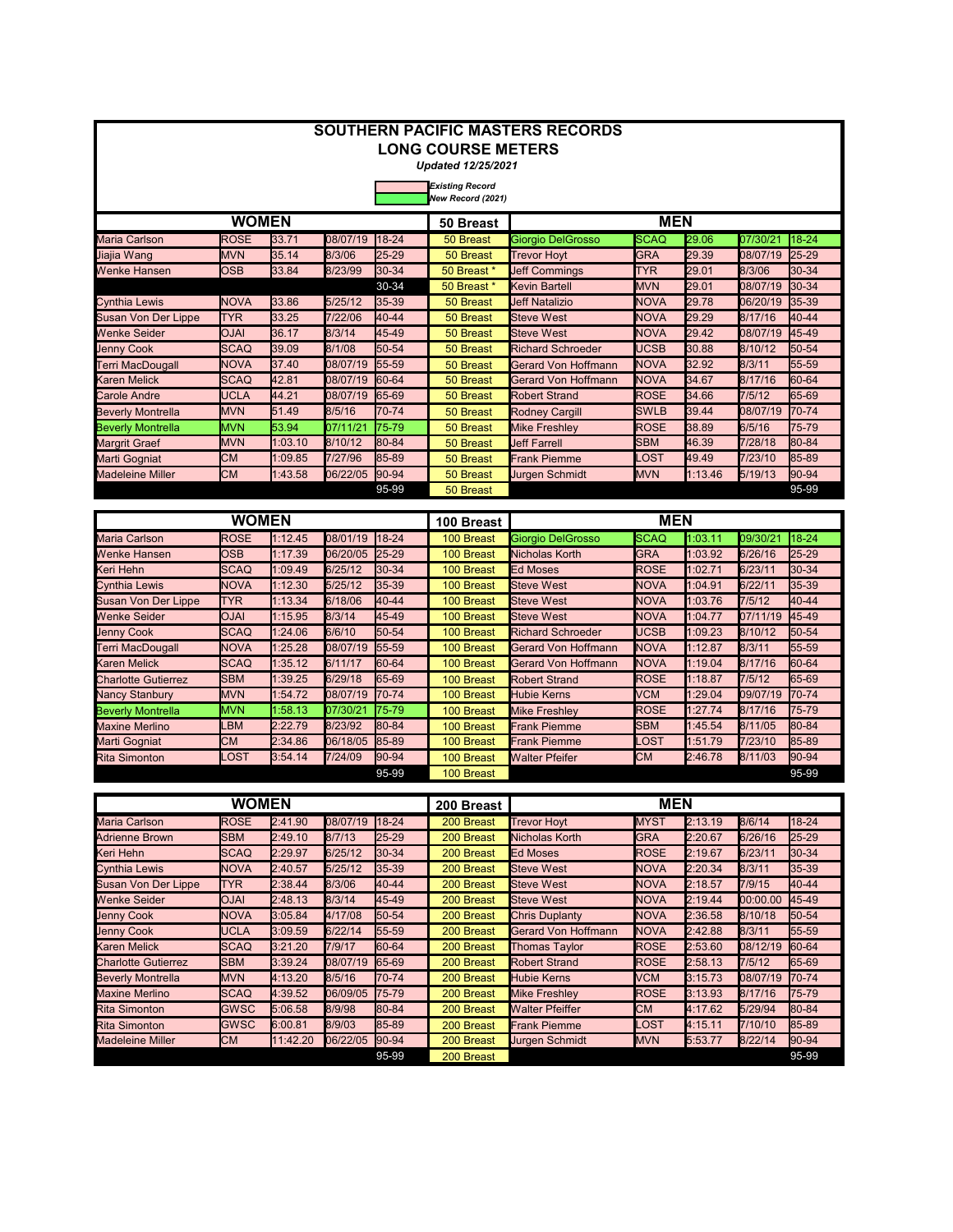|                                             |                  |         |          |           | <b>LONG COURSE METERS</b><br><b>Updated 12/25/2021</b> | <b>SOUTHERN PACIFIC MASTERS RECORDS</b> |              |         |          |       |  |
|---------------------------------------------|------------------|---------|----------|-----------|--------------------------------------------------------|-----------------------------------------|--------------|---------|----------|-------|--|
|                                             |                  |         |          |           | <b>Existing Record</b><br>New Record (2021)            |                                         |              |         |          |       |  |
| <b>WOMEN</b><br><b>MEN</b><br><b>50 Fly</b> |                  |         |          |           |                                                        |                                         |              |         |          |       |  |
| <b>Ashley De Paul</b>                       | <b>UCI</b>       | 28.68   | 8/11/05  | 18-24     | <b>50 Fly</b>                                          | Alexander Aceino                        | <b>GRA</b>   | 25.60   | 8/14/15  | 18-24 |  |
| <b>Kaitlyn Jones</b>                        | <b>MVN</b>       | 28.84   | 08/07/19 | $25 - 29$ | <b>50 Flv</b>                                          | <b>Wyatt Ubellacker</b>                 | <b>ROSE</b>  | 24.71   | 06/02/19 | 25-29 |  |
| auren Frendreis                             | <b>ROSE</b>      | 29.54   | 08/07/19 | $30-34$   | <b>50 Flv</b>                                          | Oswaldo Quevedo                         | <b>NOVA</b>  | 24.73   | 8/3/06   | 30-34 |  |
| Peggy Gross                                 | UCI              | 29.46   | 7/30/04  | $35 - 39$ | <b>50 Flv</b>                                          | <b>Glenn Counts</b>                     | <b>LVM</b>   | 25.18   | 7/5/12   | 35-39 |  |
| Susan Von Der Lippe                         | <b>TYR</b>       | 28.62   | 8/3/06   | 40-44     | <b>50 Fly</b>                                          | <b>Chuck Ponthier</b>                   | <b>LAPS</b>  | 26.32   | 8/3/06   | 40-44 |  |
| Wenke Seider                                | <b>OJAI</b>      | 29.04   | 8/3/14   | 45-49     | <b>50 Flv</b>                                          | <b>Paul Smith</b>                       | <b>TYR</b>   | 25.90   | 8/3/06   | 45-49 |  |
| <b>Arlette Godges</b>                       | <b>CVMM</b>      | 32.11   | 7/28/18  | 50-54     | <b>50 Fly</b>                                          | Sam Franklin                            | <b>LVM</b>   | 27.30   | 8/3/07   | 50-54 |  |
| <b>Traci Granger</b>                        | <b>LAPS</b>      | 30.97   | 8/7/13   | 55-59     | <b>50 Fly</b>                                          | Gerard Von Hoffmann                     | <b>NOVA</b>  | 29.06   | 6/10/12  | 55-59 |  |
| <b>Traci Granger</b>                        | LAPS             | 31.11   | 08/07/19 | 60-64     | <b>50 Fly</b>                                          | <b>Brian Patno</b>                      | <b>FMT</b>   | 28.75   | 8/5/16   | 60-64 |  |
| <b>Christie Ciraulo</b>                     | <b>UCLA</b>      | 34.50   | 08/07/19 | 65-69     | <b>50 Flv</b>                                          | <b>Kip Fulbeck</b>                      | <b>SBM</b>   | 28.48   | 07/30/21 | 65-69 |  |
| <b>Jeanne Little</b>                        | <b>MVN</b>       | 45.84   | 6/6/10   | 70-74     | <b>50 Flv</b>                                          | <b>Steven Heck</b>                      | <b>VCM</b>   | 31.94   | 08/07/19 | 70-74 |  |
| <b>Jeanne Little</b>                        | <b>MVN</b>       | 47.88   | 8/10/12  | 75-79     | <b>50 Flv</b>                                          | <b>Mike Freshlev</b>                    | <b>ROSE</b>  | 33.83   | 8/17/16  | 75-79 |  |
| <b>Dionne Caldwell</b>                      | <b>NOVA</b>      | 1:01.41 | 8/10/12  | 80-84     | <b>50 Fly</b>                                          | <b>Frank Piemme</b>                     | <b>SBM</b>   | 40.65   | 5/22/05  | 80-84 |  |
| <b>Maxine Merlino</b>                       | <b>CM</b>        | 1:13.84 | 7/26/97  | 85-89     | <b>50 Fly</b>                                          | <b>Frank Piemme</b>                     | LOST         | 45.63   | 7/2/10   | 85-89 |  |
| <b>Rita Simonton</b>                        | <b>GWSC</b>      | 1:33.12 | 6/1/08   | 90-94     | <b>50 Flv</b>                                          | <b>Walter Pfeiffer</b>                  | <b>CM</b>    | 1:00.30 | 8/11/03  | 90-94 |  |
|                                             |                  |         |          | 95-99     | <b>50 Fly</b>                                          | <b>Walter Pfeiffer</b>                  | <b>MVN</b>   | 2:01.41 | 6/1/08   | 95-99 |  |
|                                             | <b>IAIOMATHI</b> |         |          |           | $\cdots$                                               |                                         | <b>BACAL</b> |         |          |       |  |

|                            | <b>WOMEN</b> |         |          |           | <b>100 Fly</b> | <b>MEN</b>             |             |         |          |         |
|----------------------------|--------------|---------|----------|-----------|----------------|------------------------|-------------|---------|----------|---------|
| <b>Lindsey Engel</b>       | UNAT         | 1:00.90 | 6/26/16  | 18-24     | <b>100 Fly</b> | <b>Connor Lee</b>      | <b>UNAT</b> | 54.06   | 06/04/21 | 18-24   |
| Kaitlyn Jones              | <b>MVN</b>   | 1:05.16 | 08/07/19 | $25 - 29$ | <b>100 Fly</b> | Kevin Mendoza          | <b>SBM</b>  | 54.14   | 06/24/21 | 25-29   |
| Wenke Hansen               | <b>OSB</b>   | 1:05.94 | 8/19/99  | 30-34     | <b>100 Flv</b> | Tamas Kerekjarto       | <b>FMT</b>  | 55.01   | 7/24/09  | $30-34$ |
| <b>Peggy Gross</b>         | UCI          | 1:05.02 | 7/30/04  | 35-39     | <b>100 Fly</b> | <b>Bernie Zeruhn</b>   | <b>NOVA</b> | 56.41   | 8/3/06   | 35-39   |
| <b>Susan Von Der Lippe</b> | <b>TYR</b>   | 1:03.38 | 8/3/06   | 40-44     | <b>100 Fly</b> | <b>Paul Carter</b>     | <b>SCAQ</b> | 57.57   | 8/16/01  | 40-44   |
| <b>Wenke Seider</b>        | <b>OJAI</b>  | 1:04.96 | 8/3/14   | 45-49     | <b>100 Fly</b> | <b>Paul Carter</b>     | <b>SCAQ</b> | 56.42   | 8/4/02   | 45-49   |
| <b>Jenny Cook</b>          | <b>SCAQ</b>  | 1:13.97 | 7/2/10   | 50-54     | <b>100 Fly</b> | <b>Mike Shaffer</b>    | <b>VCM</b>  | 1:01.20 | 8/14/15  | 50-54   |
| <b>Traci Granger</b>       | <b>LAPS</b>  | 1:12.50 | 8/3/14   | 55-59     | <b>100 Flv</b> | Gerard Von Hoffmann    | <b>NOVA</b> | 1:06.26 | 8/3/11   | 55-59   |
| <b>Traci Granger</b>       | LAPS         | 1:13.51 | 7/28/18  | 60-64     | <b>100 Fly</b> | <b>Brian Patno</b>     | <b>FMT</b>  | 1:06.02 | 8/5/16   | 60-64   |
| <b>Veronica Hibben</b>     | <b>NOVA</b>  | 1:24.84 | 09/30/21 | 65-69     | <b>100 Flv</b> | <b>Hubie Kerns</b>     | <b>VCM</b>  | 1:12.27 | 8/22/14  | 65-69   |
| <b>Beverly Montrella</b>   | MVN          | 2:02.99 | 8/5/16   | 70-74     | <b>100 Fly</b> | <b>Hubie Kerns</b>     | <b>VCM</b>  | 1:19.14 | 06/23/19 | 70-74   |
| <b>Maxine Merlino</b>      | <b>UNAT</b>  | 2:20.80 | 7/9/88   | 75-79     | <b>100 Fly</b> | <b>Mike Freshley</b>   | <b>ROSE</b> | 1:32.15 | 8/5/16   | 75-79   |
| <b>Maxine Merlino</b>      | <b>CM</b>    | 2:36.89 | 7/9/94   | 80-84     | <b>100 Flv</b> | <b>Frank Piemme</b>    | <b>SBM</b>  | 1:46.11 | 5/8/05   | 80-84   |
| <b>Maxine Merlino</b>      | <b>CM</b>    | 2:59.55 | 8/10/97  | 85-89     | <b>100 Flv</b> | <b>Frank Piemme</b>    | _OST        | 2:05.39 | 7/23/10  | 85-89   |
|                            |              |         |          | 90-94     | <b>100 Fly</b> | <b>Walter Pfeiffer</b> | <b>CM</b>   | 2:31.03 | 8/11/03  | 90-94   |
|                            |              |         |          | 95-99     | <b>100 Fly</b> | <b>Walter Pfeiffer</b> | <b>MVN</b>  | 4:09.52 | 6/1/08   | 95-99   |

|                         | <b>WOMEN</b> |         |          |           | <b>200 Fly</b> |                        | <b>MEN</b>   |          |          |           |
|-------------------------|--------------|---------|----------|-----------|----------------|------------------------|--------------|----------|----------|-----------|
| <b>Ashley De Paul</b>   | <b>UCI</b>   | 2:26.05 | 8/11/05  | $18 - 24$ | <b>200 Flv</b> | Keith Ryan             | <b>UCI</b>   | 2:14.53  | 8/1/08   | 18-24     |
| <b>Betsy Cleary</b>     | <b>GWSC</b>  | 2:25.64 | 06/09/05 | 25-29     | <b>200 Fly</b> | James Belardi          | <b>SCAQ</b>  | 2:06.88  | 8/14/82  | $25 - 29$ |
| <b>Nancy Mitchell</b>   | <b>NOVA</b>  | 2:32.24 | 1993     | 30-34     | <b>200 Fly</b> | James Belardi          | <b>SCAQ</b>  | 2:07.71  | 8/9/87   | 30-34     |
| Diana Philippi          | <b>CLVM</b>  | 2:33.90 | 8/3/06   | 35-39     | <b>200 Fly</b> | Bernie Zeruhn          | <b>NOVA</b>  | 2:07.13  | 8/3/06   | 35-39     |
| Susan Von Der Lippe     | TYR.         | 2:24.78 | 7/22/06  | $40 - 44$ | <b>200 Fly</b> | <b>Mike Shaffer</b>    | <b>VCM</b>   | 2:10.20  | 8/3/06   | 40-44     |
| <b>Susanne Simpson</b>  | <b>NOVA</b>  | 2:32.72 | 4/17/08  | 45-49     | <b>200 Fly</b> | <b>Paul Carter</b>     | <b>ISCAQ</b> | 2:10.97  | 8/11/02  | 45-49     |
| <b>Jenny Cook</b>       | <b>SCAQ</b>  | 2:43.11 | 8/14/08  | 50-54     | <b>200 Flv</b> | <b>Mike Shaffer</b>    | <b>VCM</b>   | 2:16.38  | 8/14/15  | 50-54     |
| <b>Traci Granger</b>    | LAPS         | 2:52.31 | 8/7/13   | $55 - 59$ | <b>200 Flv</b> | <b>Mike Shaffer</b>    | <b>VCM</b>   | 2:24.42  | 07/30/21 | 55-59     |
| <b>Traci Granger</b>    | <b>LAPS</b>  | 2:52.77 | 7/28/18  | 60-64     | <b>200 Fly</b> | <b>Tito Morales</b>    | <b>UCLA</b>  | 2:39.21  | 06/02/19 | 60-64     |
| <b>Christie Ciraulo</b> | <b>UCLA</b>  | 3:24.28 | 6/3/18   | 65-69     | <b>200 Fly</b> | <b>Hubie Kerns</b>     | <b>VCM</b>   | 2:50.38  | 8/3/14   | 65-69     |
| <b>Maxine Merlino</b>   | LBM          | 4:37.05 | 8/29/82  | 70-74     | <b>200 Fly</b> | <b>Hubie Kerns</b>     | <b>VCM</b>   | 3:01.21  | 08/07/19 | 70-74     |
| <b>Maxine Merlino</b>   | <b>UNAT</b>  | 4:54.79 | 5/28/88  | 75-79     | <b>200 Flv</b> | <b>Mike Freshlev</b>   | <b>GRA</b>   | 3:49.23  | 7/9/17   | 75-79     |
| <b>Maxine Merlino</b>   | -BM          | 5:29.93 | 8/23/92  | 80-84     | <b>200 Flv</b> | <b>Walter Pfeiffer</b> | <b>CM</b>    | 4:31.96  | 8/14/94  | 80-84     |
| <b>Maxine Merlino</b>   | <b>CM</b>    | 6:35.26 | 8/9/98   | 85-89     | <b>200 Fly</b> | <b>Walter Pfeiffer</b> | <b>CM</b>    | 5:06.00  | 8/8/99   | 85-89     |
|                         |              |         |          | 90-94     | <b>200 Fly</b> | <b>Walter Pfeiffer</b> | <b>CM</b>    | 5:51.79  | 8/11/03  | 90-94     |
|                         |              |         |          | 95-99     | <b>200 Fly</b> | <b>Walter Pfeiffer</b> | <b>MVN</b>   | 14:05.25 | 6/1/08   | 95-99     |